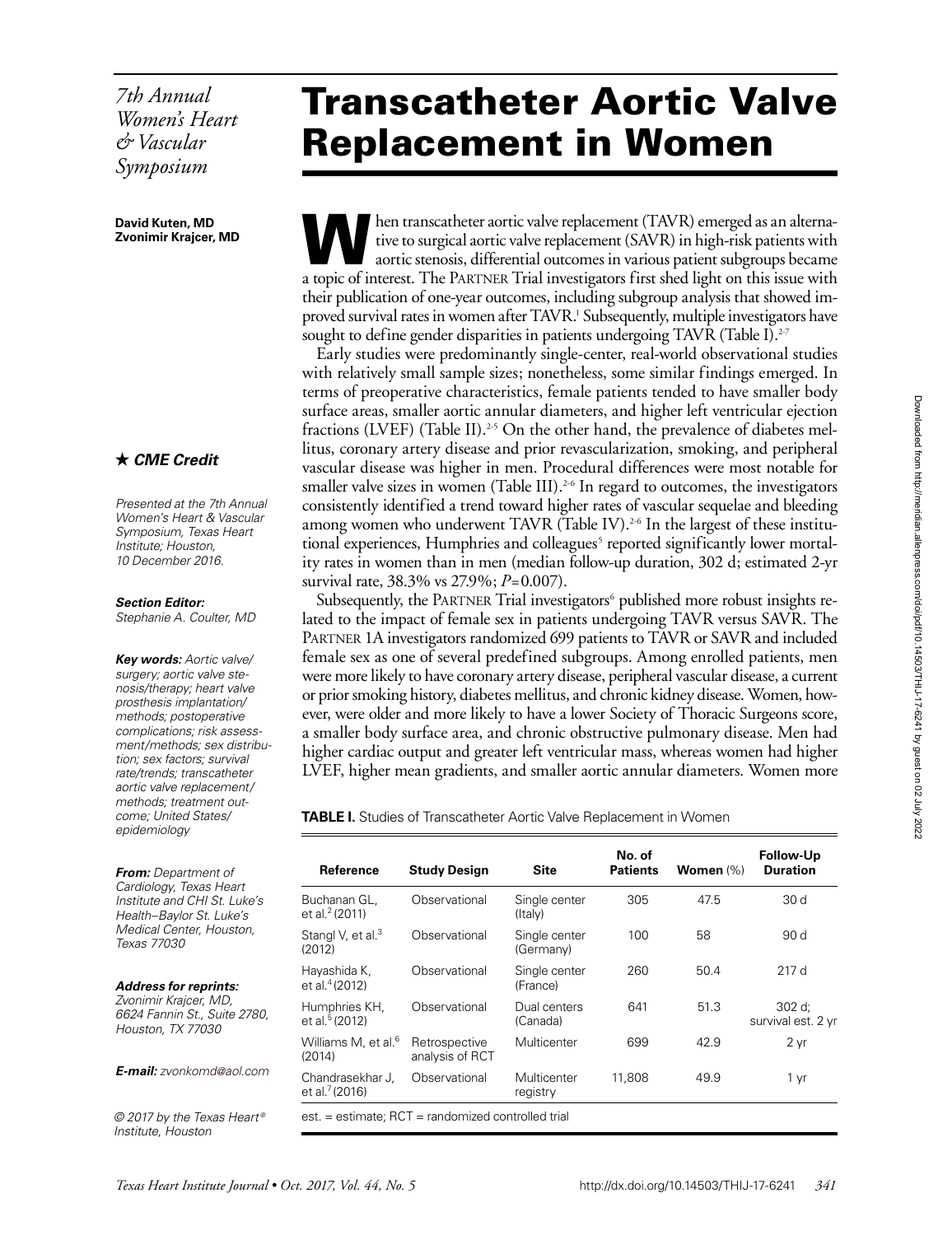|                                                                                                                                                                                                                                                 |       | Age (yr)* | Body Surf  | lace<br>Area $(m^2)$ |               | STS Score (%)  |                                                                                                                                                                                        | Comorbidities $(P < 0.05)$                                                                                                                                                                                                                                                                                                                                |                                                                                  | Features $(P < 0.05)$<br>Anatomic                                                                     |
|-------------------------------------------------------------------------------------------------------------------------------------------------------------------------------------------------------------------------------------------------|-------|-----------|------------|----------------------|---------------|----------------|----------------------------------------------------------------------------------------------------------------------------------------------------------------------------------------|-----------------------------------------------------------------------------------------------------------------------------------------------------------------------------------------------------------------------------------------------------------------------------------------------------------------------------------------------------------|----------------------------------------------------------------------------------|-------------------------------------------------------------------------------------------------------|
| Reference                                                                                                                                                                                                                                       | Men   | Women     | Men        | lemen<br>≤           | Men           | Women          | Men                                                                                                                                                                                    | Women                                                                                                                                                                                                                                                                                                                                                     | Men                                                                              | Women                                                                                                 |
| et al. <sup>2</sup><br>Buchanan GL,<br>(2011)                                                                                                                                                                                                   | 78.8  | 80.1      | 1.84       | $\overline{1}$ .     | $\frac{2}{8}$ | $\overline{5}$ | CKD, COPD, DM,<br>and prior MI or<br>CABG                                                                                                                                              | NYHA III/IV                                                                                                                                                                                                                                                                                                                                               |                                                                                  | Smaller annular<br>diameter                                                                           |
| Stangl V, et al. <sup>3</sup><br>(2012)                                                                                                                                                                                                         | 77    | $\infty$  | $\sim$     | $\overline{1.7}$     | $22.1**$      | $18.4**$       | and revascularization<br>CAD, DM, prior MI,                                                                                                                                            | COPD                                                                                                                                                                                                                                                                                                                                                      | Larger CFA diameter<br>and higher cardiac<br>output                              | higher LVEF, and<br>Smaller AV area,<br>smaller annular<br>diameter                                   |
| Hayashida K, et al. <sup>4</sup><br>(2012)                                                                                                                                                                                                      | 82.4  | 83.8      | 1.85       | 1.65                 | 26.2**        | $22.3**$       | CAD, DM, hyperlip-<br>demia, peripheral<br>vascular disease,<br>evascularization<br>and prior MI or                                                                                    |                                                                                                                                                                                                                                                                                                                                                           | area and pulmonary<br>Smaller indexed AV<br>hypertension                         | and smaller annular<br>Higher mean gradi-<br>ent, higher LVEF,<br>diameter                            |
| Humphries KH,<br>et al. <sup>5</sup> (2012)                                                                                                                                                                                                     | 82    | 83        | $\ddot{0}$ | $\frac{6}{1}$        | 7.5           | 7.5            | MI or revasculariza-<br>CAD, COPD, prior<br>tion, and smoking                                                                                                                          | Frailty, lower eGFR,<br>and porcelain aorta                                                                                                                                                                                                                                                                                                               |                                                                                  | higher LVEF, higher<br>mean gradient, MR<br>grade 3/4, and AR<br>Smaller AV area,<br>grade 3/4        |
| Williams M, et al. <sup>6</sup><br>(2014)                                                                                                                                                                                                       | 82.9  | 84.5      | 1.93       | 1.69                 | 11.62         | 11.93          | prior MI or revas-<br>CAD, CKD, DM,<br>cularization, and<br>smoking                                                                                                                    | COPD                                                                                                                                                                                                                                                                                                                                                      | Higher cardiac out-<br>put and larger LV<br>mass                                 | LVEF, and pulmonary<br>ent, smaller annular<br>Higher mean gradi-<br>diameter, higher<br>hypertension |
| Chandrasekhar J,<br>et al. <sup>7</sup> (2016)                                                                                                                                                                                                  | 81.67 | 82.28     | $\ddot{0}$ | $\overline{1}$ .     | $\infty$      | თ              | Atrial fibrillation, bilat-<br>eral carotid stenosis,<br>stroke, and smoking<br>artery disease, prior<br>AV procedure, prior<br>CAD with prior PCI<br>or CABG, COPD,<br>DM, peripheral | NYHA III/IV, and por-<br>Frailty, lower eGFR,<br>celain aorta                                                                                                                                                                                                                                                                                             | Severe aortic incom-<br>petence (3.1%) and<br>bicuspid aortic ste-<br>nosis (2%) | erate-to-severe MR,<br>Higher LVEF, mod-<br>and moderate-to-<br>severe TR                             |
| MR = mitral regurgitation; NYHA = New York Heart Association<br>AR = aortic regurgitation; AV = aortic valve; CABG = coronary ar<br>chronic obstructive pulmonary disease; DM = diabetes mellitus;<br>replacement; TR = tricuspid regurgitation |       |           |            |                      |               |                |                                                                                                                                                                                        | eGFR = estimated glomerular filtration rate; LV = left ventricular; LVEF = left ventricular ejection fraction; MI = myocardial infarction;<br>functional class; PCI = percutaneous coronary intervention; STS = Society of Thorac<br>tery bypass grafting; CAD = coronary artery disease; CFA = common femoral artery; CKD = chronic kidney disease; COPD |                                                                                  |                                                                                                       |
| *P<0.05 in all studies, except for that of Chandrasekhar J, et al<br>**EuroSCORE                                                                                                                                                                |       |           |            |                      |               |                |                                                                                                                                                                                        |                                                                                                                                                                                                                                                                                                                                                           |                                                                                  |                                                                                                       |
| Values are presented as mean unless otherwise stated.                                                                                                                                                                                           |       |           |            |                      |               |                |                                                                                                                                                                                        |                                                                                                                                                                                                                                                                                                                                                           |                                                                                  |                                                                                                       |

Downloaded from http://meridian.allenpress.com/doi/pdf/10.14503/THIJ-17-6241 by guest on 02 July 2022 Downloaded from http://meridian.allenpress.com/doi/pdf/10.14503/THIJ-17-6241 by guest on 02 July 2022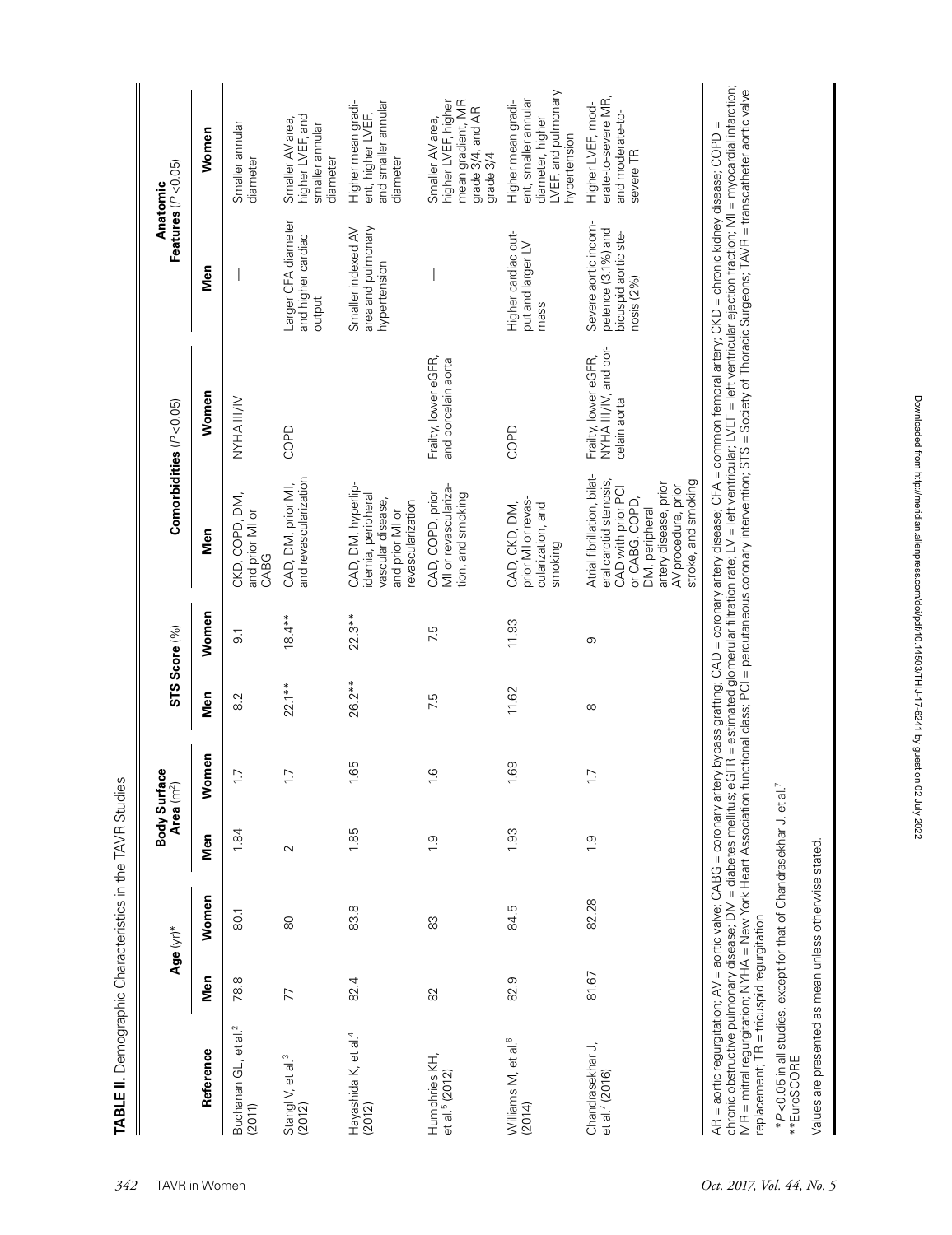### **TABLE III.** Procedural Details in the TAVR Studies

|                                                |       | <b>Balloon-Expandable</b><br><b>Device</b> |       | Self-Expanding<br><b>Device</b> |           | <b>Femoral Access</b> | Use of Smaller Valves* |                |  |
|------------------------------------------------|-------|--------------------------------------------|-------|---------------------------------|-----------|-----------------------|------------------------|----------------|--|
| Reference                                      | Men   | Women                                      | Men   | Women                           | Men       | Women                 | Men                    | Women          |  |
| Buchanan GL,<br>et al. <sup>2</sup> (2011)     | 81.1  | 66.4                                       | 18.9  | 33.6                            | 81.1      | 82.2                  | <b>NS</b>              | <b>NS</b>      |  |
| Stangl V, et al. <sup>3</sup><br>(2012)        | 21    | 3                                          | 79    | 97                              | <b>NS</b> | <b>NS</b>             | 10                     | 67             |  |
| Hayashida K,<br>et al. <sup>4</sup> (2012)     | 79.1  | 91.6                                       | 21.9  | 8.4                             | 61.3      | 68.7                  | 26.3<br>(mean)         | 23.9<br>(mean) |  |
| Humphries KH,<br>et al. <sup>5</sup> (2012)    |       | 97% Edwards SAPIEN (NS)                    |       |                                 | 62        | 48                    | 11.2                   | 30.5           |  |
| Williams M.<br>et al. <sup>6</sup> (2014)      |       | 100% Edwards SAPIEN                        |       |                                 | 60.7      | 39.3                  | 26.8                   | 78             |  |
| Chandrasekhar J,<br>et al. <sup>7</sup> (2016) | 85.97 | 88.48                                      | 13.94 | 11.43                           | 65        | 55                    | 11.58                  | 65.25          |  |

NS = not specified; TAVR = transcatheter aortic valve replacement

\*For example, 23-mm Edwards Sapien or 26-mm Medtronic CoreValve

Values are stated as percentage.

#### **TABLE IV.** Outcomes in the TAVR Studies

|                                                | Vascular<br><b>Sequelae</b> |       | <b>Bleeding</b><br>(30 d) |       | Aortic<br>Incompetence |                | <b>CVA</b>     |                | <b>Death</b><br>(30d) |       | <b>Death</b><br>(Follow-Up) |       |
|------------------------------------------------|-----------------------------|-------|---------------------------|-------|------------------------|----------------|----------------|----------------|-----------------------|-------|-----------------------------|-------|
| Reference                                      | Men                         | Women | Men                       | Women | Men                    | Women          | Men            | Women          | Men                   | Women | Men                         | Women |
| Buchanan GL,<br>et al. <sup>2</sup> (2011)     | 11.9                        | 19.9  | 22.6                      | 29.5  | 4.4                    | 4.1            | 1.3            | 0.7            | 3.8                   | 5.6   |                             |       |
| Stangl V, et al. <sup>3</sup><br>(2012)        | 7.1                         | 8.6   | 4.8                       | 12.1  | $\mathbf 0$            | $\overline{0}$ | $\overline{2}$ | $\overline{2}$ | 2.4                   | 3.4   | 7                           | 9     |
| Hayashida K,<br>et al. <sup>4</sup> (2012)     | 9.3                         | 11.5  | 8.5                       | 6.1   | 5.4                    | 3.1            | 2.3            | 0.8            | 17.8                  | 12.2  | 36.4                        | 24.4  |
| Humphries KH,<br>et al. <sup>5</sup> (2012)    | 5.4                         | 12.4  | 15.8                      | 21.6  | 3.1                    | 1.6            | 1.8            | $\overline{2}$ | 11.2                  | 6.5   | 38.3                        | 27.9  |
| Williams M.<br>et al. <sup>6</sup> (2014)      | 13.9                        | 23.8  | 9.5                       | 10.9  | 10.3                   | 3              | 4.5            | 6.8            | 6                     | 6.8   | 37.7                        | 28.2  |
| Chandrasekhar J,<br>et al. <sup>7</sup> (2016) | 4.39                        | 8.27  | 5.96                      | 8.01  | 3.4                    | 3.1            | 3.4            | 4.6            | 4.28                  | 5.6   | 24.5                        | 21.3  |

CVA = cerebrovascular accident; NS = not specified; TAVR = transcatheter aortic valve replacement

Values are stated as percentage. Bold font indicates statistical significance (*P* <0.05).

frequently underwent nontransfemoral access and were given smaller prosthetic valves.

In terms of outcomes, women had a higher incidence of vascular sequelae and cerebrovascular accidents (CVA). The 30-day mortality rate was not significantly different between men and women. At 2 years, however, mortality rates improved among women. Of note, men assigned to SAVR had survival rates similar to those of men who underwent TAVR, and better survival rates than women who underwent SAVR. Meanwhile, women who underwent TAVR (in particular,

via the transfemoral approach) had a survival benefit in comparison with those who had surgery. Although the superior long-term survival rate in women might be related to fewer baseline comorbidities, other findings are less clear. For instance, the higher incidence of CVA in women despite the lower incidence of baseline cerebrovascular disease in this group is not intuitively explainable.

Despite their important findings, the aforementioned studies are limited by confounding baseline demographic and anatomic differences. Chandrasekhar and